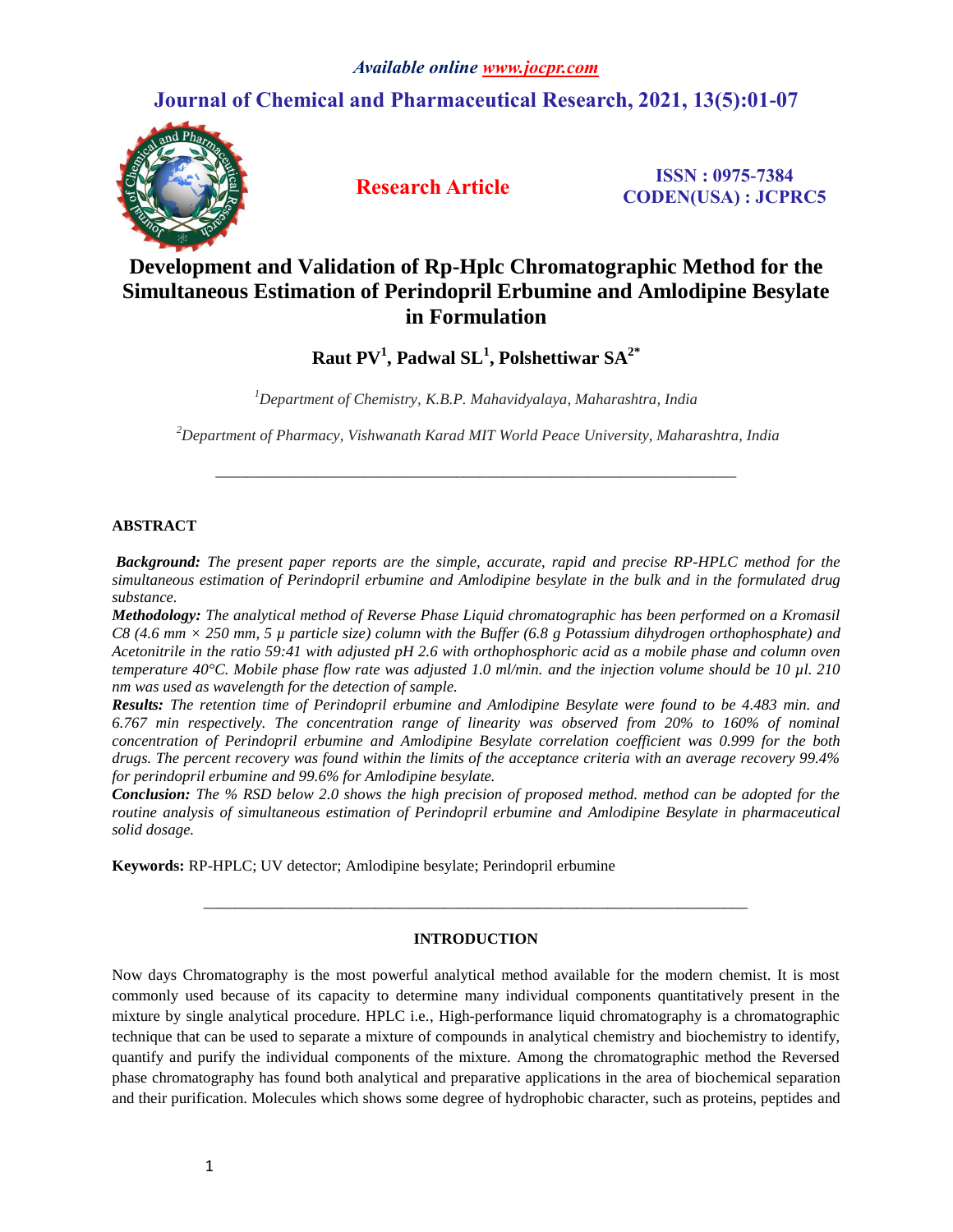nucleic acids, can be separated by the Reversed phase chromatography method with excellent recovery and resolution.

 $\mathcal{L}_\mathcal{L} = \mathcal{L}_\mathcal{L}$ 

Recently the reversed-phase chromatography is most commonly used separation technique in HPLC methods, due to its broad range of application. It is estimated that over 65% (possibly up to 90%) of all separation of HPLC are carried out by using reversed-phase mode of chromatography. The reasons behind that is its simplicity, versatility, and its ability to handle compounds of a diverse polarity and molecular mass.

# **Perindopril Erbumine**

Chemically it is 2-Methylpropan-2-amine (2S, 3aS, 7aS)-1-[(2S)-2-[[(1S)-1-(ethoxy carbonyl) butyl] amino] Propanoyl] octahydro-1H-indole-2-carboxylate. It acts as an angiotensin-converting enzyme inhibitor. Mostly it is used in the patients with hypertension and heart failure. Its Molecular formula-C<sub>23</sub>H<sub>43</sub>N<sub>3</sub>O<sub>5</sub> and molecular weight-441.613 g/mol. Solubility-Its freely soluble in water and in ethanol (96%), and soluble or sparingly soluble in methylene chloride [1].

### **Amlodipine Besylate**

It is chemically 3-Ethyl 5-methyl-2-[(2-aminoethoxy) methyl]-4-(2-chlorophenyl)-6-methyl-1,4-dihydropyridine-3,5-dicarboxylate benzenesulfonate. It is belongs to the class of calcium channel blocker which act by widening of blood vessels. Its Molecular formula-C<sub>26</sub>H<sub>31</sub>CIN<sub>2</sub>O<sub>8</sub>S and molecular weight-567.05 g/mol. Solubility-it is slightly soluble in water, freely soluble in methanol, sparingly soluble in anhydrous ethanol, and slightly soluble in 2 propanol [1,2].

The perindopril erbumine and Amlodipine besylate tablets are involves combination of two active ingredients i.e. perindopril and Amlodipine. In that the drug Amlodipine is act as a calcium channel blocker which dilates blood vessels and the second drug Perindopril is an angiotensin converting enzyme inhibitor agent. In combine form they work to widen and relax the blood vessels, which results in the reduction of blood pressure and because of that blood can flow through the whole body very easily.

In literature survey, we conclude that individual and combination these drugs has been analyzed by many spectroscopic methods. The Amlodipine besylate API is official in British pharmacopoeia and Indian pharmacopoeia [2]. And the Perindopril erbumine is official in the British Pharmacopoeia. The combination of Perindopril erbumineand Amlodipine besylate is not included in any pharmacopoeias. So, objective of this work describes simple, rapid, economical, selective, precise and reproducible HPLC method for pharmaceutical importance. This method was validated as per the ICH guidelines [3].

### **MATERIALS AND METHODS**

### **Reagents and Chemicals**

Acetonitrile (HPLC Grade), Potassium dihydrogen orthophosphate (Merck, AR Grade), Orthophosphoric acid (AR Grade), water (HPLC Grade), The standard drug samples of perindopril erbumine and amlodipine besylate, as well as tablet available in the ratio of 1:1 containing perindopril erbumine 5 mg and Amlodipine 5 mg, perindopril erbumine 10 mg and Amlodipine 10 mg gifted from Generic Healthcare Pvt. Ltd., Pune.

### **For Assay and Content Uniformity**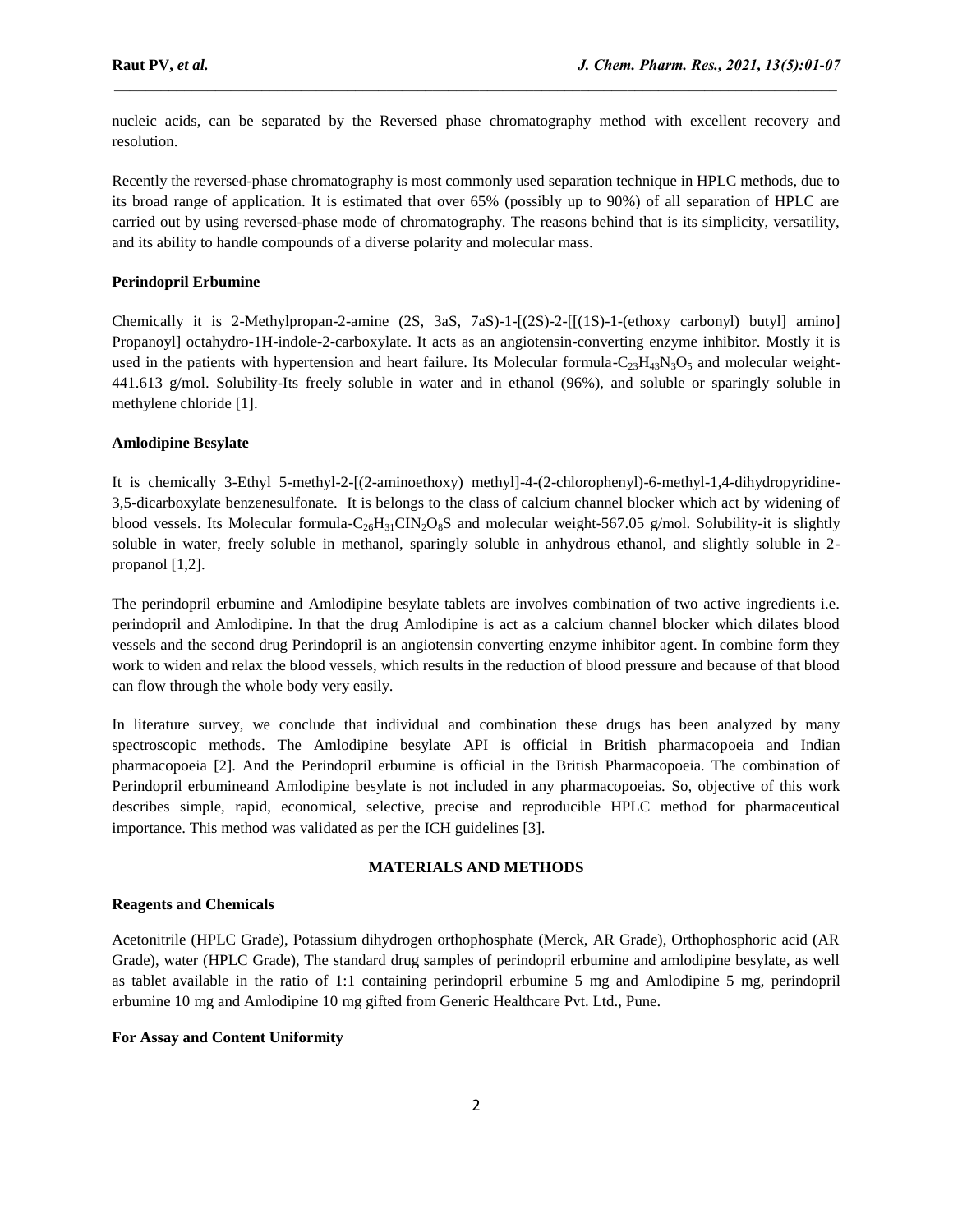**Chromatographic condition:** Analysis was performed on chromatographic system consisted of Shimadzu, series LC 2010 A (pump Quaternary system). Separation was carried out with a Kromasil C8 (4.6 mm  $\times$  250 mm, 5  $\mu$ ) particle size) column at a temperature 40°C, with flow rate 1.00 mL per min. with an isocratic mobile phase constituting Buffer and Acetonitrile having the ratio 59:41. pH was adjusted up to 2.6 with Orthophosphoric acid. Perindopril and Amlodipine was determined by using UV detection method at 210 nm where the injection volume was 10  $\mu$ L and the run time was 10 min [4,5].

 $\mathcal{L}_\mathcal{L} = \mathcal{L}_\mathcal{L}$ 

**Preparation of buffer solution for mobile phase:** Weigh accurately about 6.8 fgm of Potassium dihydrogen orthophosphate and transfer in to 500 ml of HPLC grade water then shake and sonicate to dissolve completely. Finally make the solution up to 1000 ml with HPLC grade water.

**Preparation of standard solution:** Weigh accurately 50 mg of Perindopril erbumine and 69 mg of Amlodipine besylate, transferred to 100 mL volumetric flask and dissolved it in 70 ml of mobile phase and make volume up to the mark with mobile phase to get 500 µg/ml of Perindopril erbumine and 690 µg/ml of Amlodipine besylate stock solution. The final solution prepared by 5 ml of this solution in to 100 ml volumetric flask then made volume up to the mark with mobile phase to get 50 µg/mL of Perindopril erbumine and 69 µg/mL of Amlodipine besylate respectively. A Figure 1 represents the typical chromatogram of standard Perindopril and Amlodipine respectively [6,7].



**Figure 1:** C**hromatogram of standard preparation.**

**Preparation of sample solution:** For Assay, 20 tablets of Perindopril erbumine labeled as containing 5 mg and 5 mg of Amlodipine besylate together with excipients was weigh accurately, and made a fine powder. Take accurate weight of powder equivalent to 5 mg of Perindopril erbumine and 5 mg of Amlodipine and transferred in to 100 ml volumetric flask and 50 ml of mobile phase was added, sonicated for 10 min. Cool it and make volume up to the mark with mobile phase. Filter sufficient amount of this solution through 0.45 µm membrane syringe filter. The final solution was prepared by transferring 5 ml of this filtered solution in to 100 ml volumetric flask then make volume up to the mark by adding mobile phase to get 50  $\mu$ g/ml of Perindopril erbumine and 69  $\mu$ g/ml of Amlodipine besylate respectively. Figure 2 represents the typical chromatogram of the sample Perindopril and Amlodipine respectively.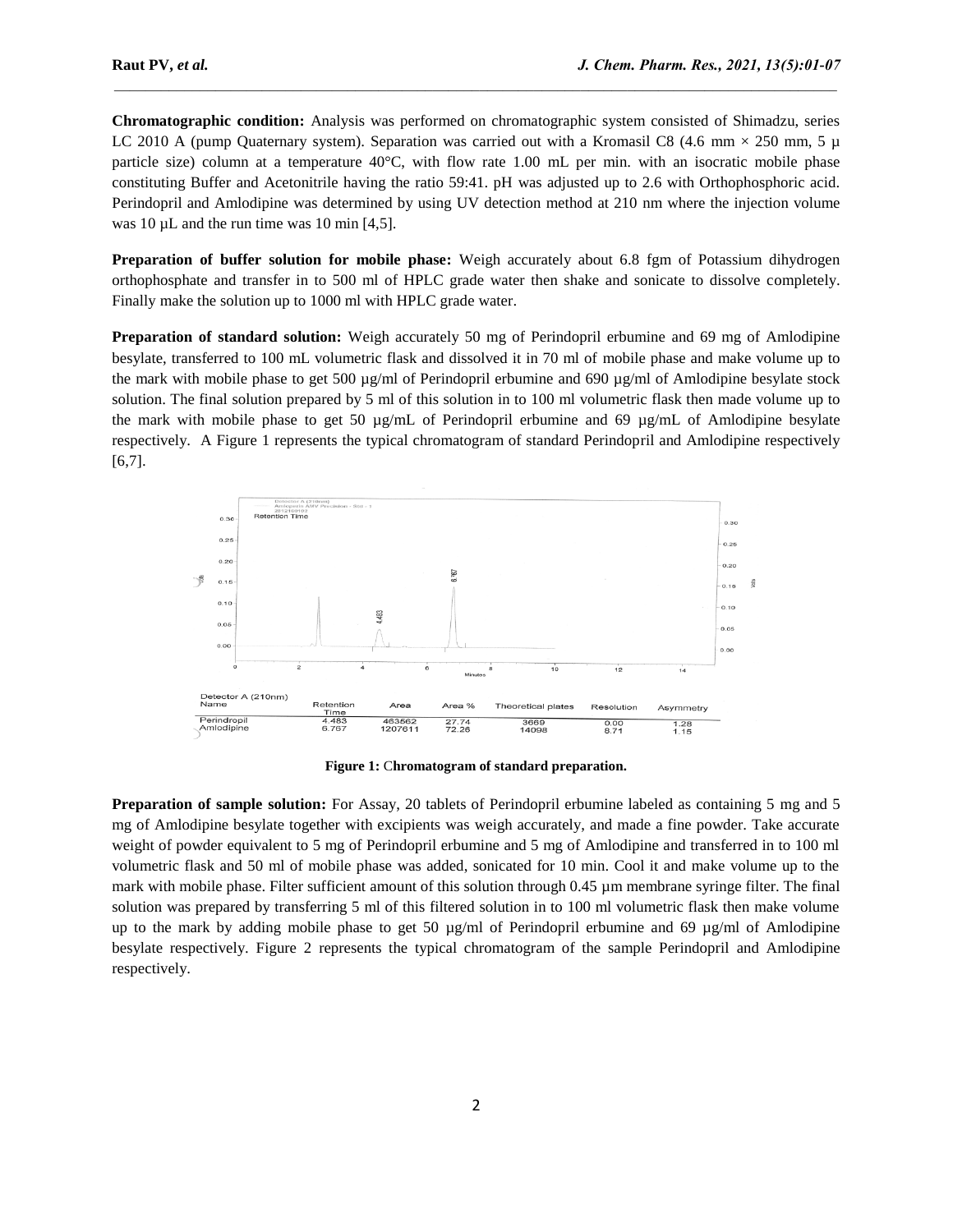

 $\mathcal{L}_\mathcal{L} = \mathcal{L}_\mathcal{L}$ 

**Figure 2**: C**hromatogram of sample preparation (Assay).**

For Content uniformity, one tablet was placed in to each of ten 100 ml volumetric flask. Approximately 70 ml of mobile phase was added to each volumetric flask and sonicate till tablets were dispersed in the solution. Cool the resultant solutions and make volume up to the mark with the mobile phase. Shake the solution well for uniform distribution. Filtered a portion of solution by using 0.45 µm membrane syringe filter and then filtrate was injected for analysis.

A Figure 3 represents the typical sample chromatogram of Perindopril and Amlodipine respectively [8,9].



**Figure 3**: C**hromatogram of sample preparation (CU).**

### **RESULTS AND DISCUSSION**

## **The Specificity and System Suitability**

Specificity test used to determines the effect of excipients on the result of assay. To determine the specificity of method, filtered as well as unfiltered solutions of blank, placebo, diluent and standard of Perindopril erbumine and Amlodipine Besylate injected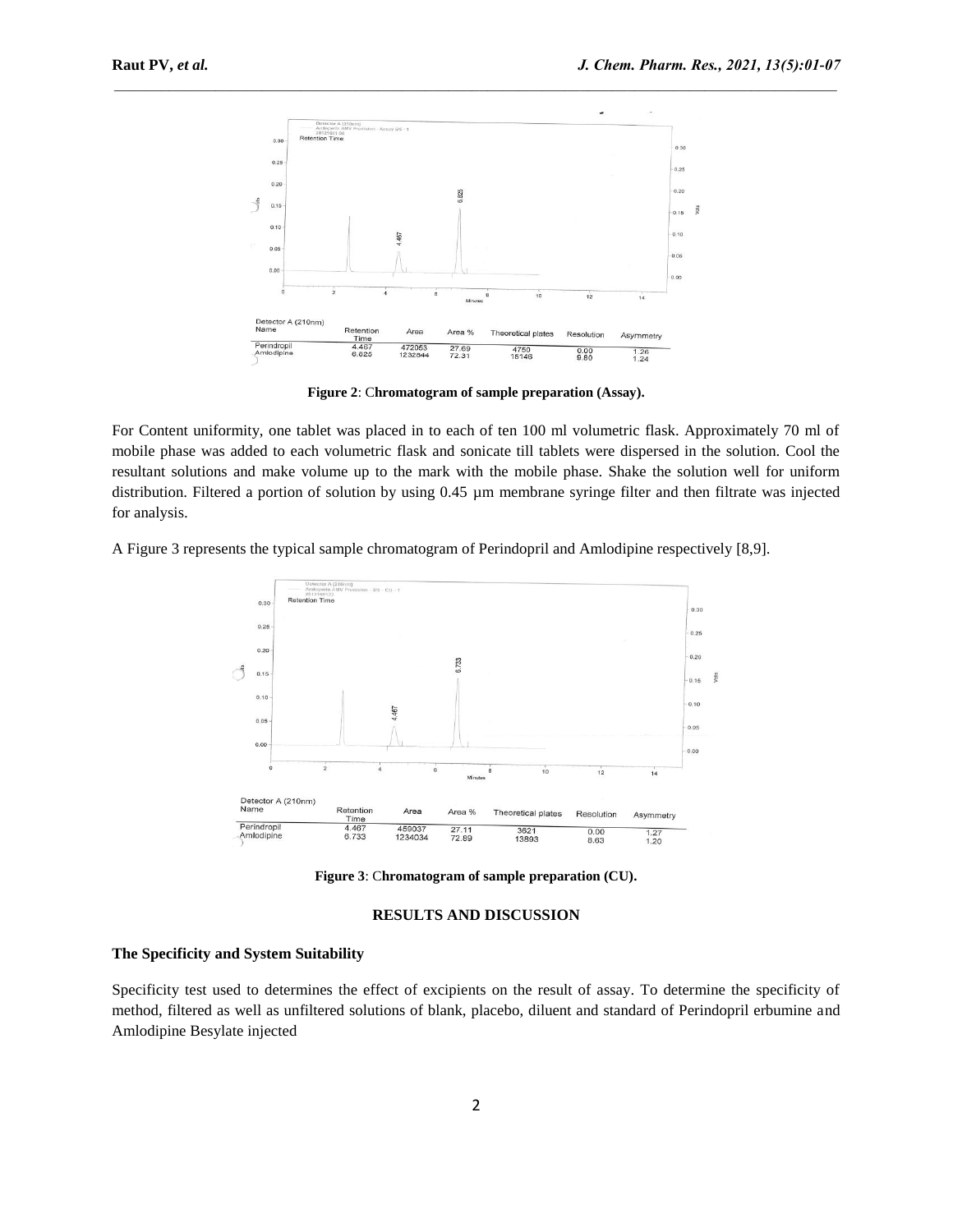The system suitability study of above method was carried out by five repeated analysis of solution containing 100% target concentration of Perindopril erbumine and Amlodipine besylate. Various parameters of chromatographic techniques such as retention time, column efficiency, peak area, tailing factor and resolution between the peaks were determined and the method was evaluated by analyzing these parameters in Figure 4,5 [10,11].

 $\mathcal{L}_\mathcal{L} = \mathcal{L}_\mathcal{L}$ 

# **Linearity and Range**

In above method linearity was determined by constructing the calibration curves. For this purpose different standard solution of Perindopril erbumine and Amlodipine besylate of different concentration level (20%, 40%, 60%, 100%, 120%, 140% and 160%) were used. Measurement of each concentration was carried out and the peak areas of the chromatograms were plotted against the concentrations to obtain the calibration curves and correlation coefficients. Tables 1 and 2 represents the results were directly proportional to the concentration of analyse in the given sample.

| <b>Linearity Level</b>                                                       | Level 1.<br>(20%) | Level 2.<br>(40%)      | Level 3.<br>(60%) | Level 4.<br>$(100\%).$ | Level 5.<br>$(120\%).$ | Level 6.<br>$(140\%).$ | Level 7.<br>$(160\%)$ | <b>Regressio</b> | $\%$ Y               |
|------------------------------------------------------------------------------|-------------------|------------------------|-------------------|------------------------|------------------------|------------------------|-----------------------|------------------|----------------------|
| Conc. Of<br>Perindopril w.r.t.<br>working level<br>conc. (i.e. 0.5<br>mg/ml) | 0.01              | 0.02                   | 0.03              | 0.05                   | 0.06                   | 0.07                   | 0.08                  | n<br>coefficient | <b>Intercep</b><br>t |
| Peak area<br>injection 1.                                                    | 98762             | 190813                 | 288351            | 480470                 | 576022                 | 672996                 | 765324                |                  |                      |
| Peak area<br>injection 2.                                                    | 98817             | 190906                 | 288256            | 479660                 | 576169                 | 672772                 | 765810                |                  |                      |
| Peak area<br>injection 3.                                                    | 98903             | 190716                 | 288507            | 480000                 | 576429                 | 673135                 | 768005                | 0.99999          | 0.3                  |
| Peak area<br>injection 4.                                                    | 98907             | .                      | .                 | 479778                 | .                      | .                      | 766996                |                  |                      |
| Peak area<br>injection 5.                                                    | 98975             |                        |                   | 479484                 |                        |                        | 766358                |                  |                      |
| Average peak<br>area.                                                        | 98873             | 190812                 | 288371            | 479878                 | 576207                 | 672968                 | 766499                |                  |                      |
| Response factor.                                                             | 9887300           | 954060<br>$\mathbf{0}$ | 961236<br>7       | 959756<br>0            | 960345<br>$\Omega$     | 961382<br>9            | 958123<br>8           |                  |                      |
| Relative<br>response factor.                                                 | 1.0302            | 0.9941                 | 1.0015            | $\mathbf{1}$           | 1.0006                 | 1.0017                 | 0.9983                |                  |                      |
| Average.                                                                     | 1.0038            |                        |                   |                        |                        |                        |                       |                  |                      |
| % RSD.                                                                       | 1.19              |                        |                   |                        |                        |                        |                       |                  |                      |

**Table 1: Linearity and range (For perindopril peak).**



**Figure 4: Linearity and range.**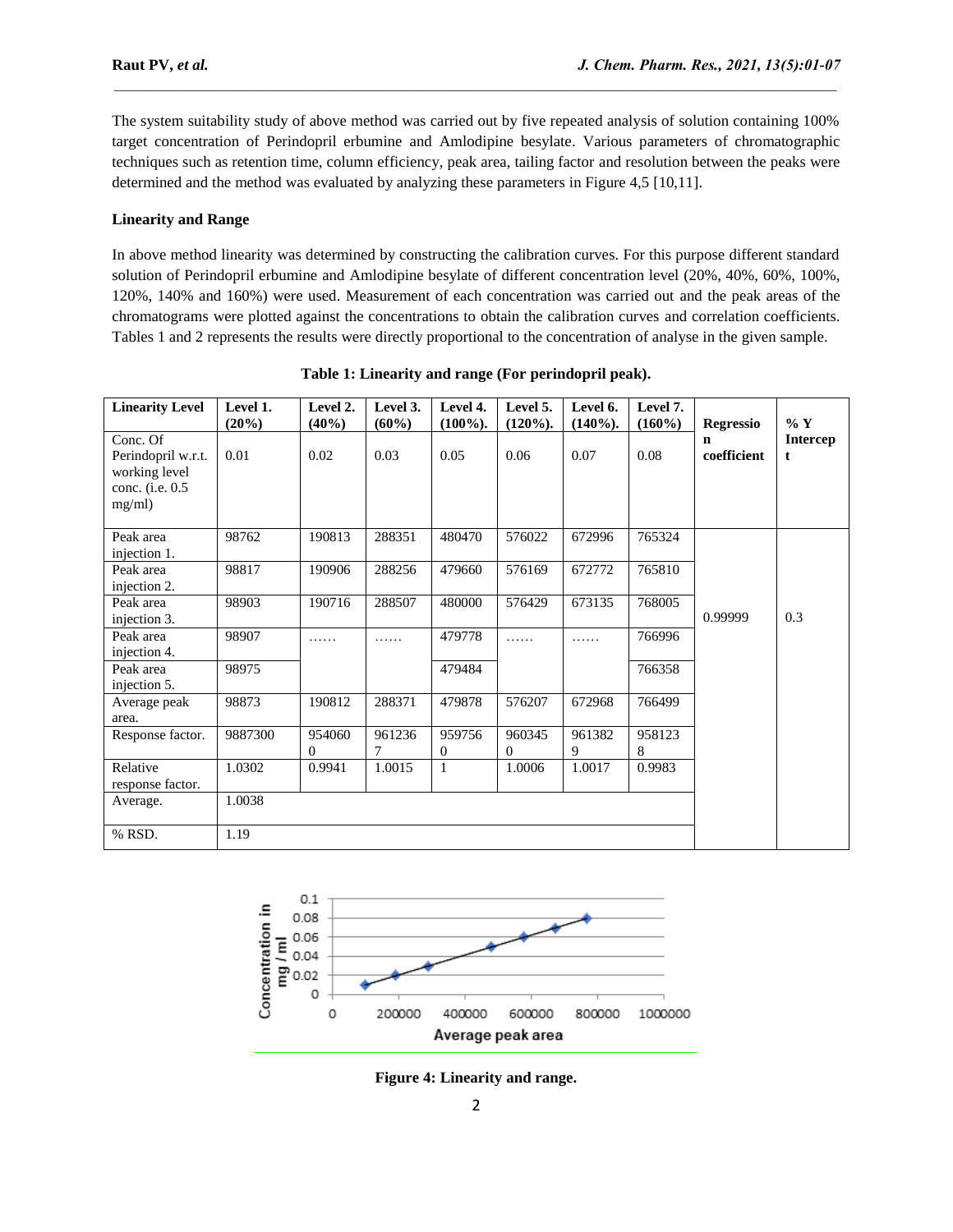| <b>Linearity</b>                                                            | Level 1.            | Level 2.                | Level 3.     | Level 4.            | Level 5.     | Level 6.     | Level 7.     |                      |                      |
|-----------------------------------------------------------------------------|---------------------|-------------------------|--------------|---------------------|--------------|--------------|--------------|----------------------|----------------------|
| Level                                                                       | (20%)               | (40%)                   | (60%)        | $(100\%)$           | $(120\%)$    | (140%)       | $(160\%)$    | <b>Regressio</b>     | $\frac{0}{0}$<br>Y   |
| Of<br>Conc.<br>Amlodipi<br>w.r.t.<br>ne<br>working<br>level<br>conc. (i.e., | 0.01                | 0.02                    | 0.03         | 0.05                | 0.06         | 0.07         | 0.08         | n<br>coefficien<br>t | <b>Interce</b><br>pt |
| 0.5<br>mg/ml)                                                               |                     |                         |              |                     |              |              |              |                      |                      |
| Peak area<br>injection 1                                                    | 252727              | 485684                  | 733158       | 1219653             | 1460105      | 1704408      | 1936794      |                      |                      |
| Peak area<br>injection 2                                                    | 252303              | 485804                  | 732671       | 1216435             | 1459867      | 1702293      | 1935237      |                      |                      |
| Peak area<br>injection 3                                                    | 252403              | 485529                  | 732670       | 1218202             | 1459349      | 1703700      | 1941934      |                      |                      |
| Peak area<br>injection 4                                                    | 252280              |                         |              | 1216642             |              |              | 1938703      | 0.99999              | 0.6                  |
| Peak area<br>injection 5                                                    | 252394              |                         |              | 1216177             |              |              | 1937040      |                      |                      |
| Average<br>peak area                                                        | 252421              | 485672                  | 732833       | 1217422             | 1459774      | 1703467      | 1937942      |                      |                      |
| Response<br>factor                                                          | 2524210<br>$\Omega$ | 2428360<br>$\mathbf{0}$ | 2442776<br>7 | 2434844<br>$\Omega$ | 2432956<br>7 | 2433524<br>3 | 2422427<br>5 |                      |                      |
| Relative<br>response<br>factor                                              | 2.6301              | 2.5302                  | 2.5452       | 2.5369              | 2.535        | 2.5356       | 2.524        |                      |                      |
| Average                                                                     | 2.5481              |                         |              |                     |              |              |              |                      |                      |
| % RSD                                                                       | 1.44                |                         |              |                     |              |              |              |                      |                      |

**Table 2: Linearity and range (For amlodipine peak).**

 $\mathcal{L}_\mathcal{L} = \mathcal{L}_\mathcal{L}$ 



**Figure 5: Linearity and range.**

# **Precision**

**System precision and method precision:** The method precision is performed by carry out standard replicate and six independent sample preparations of a single lot of formulation. For this method the sample solution was prepared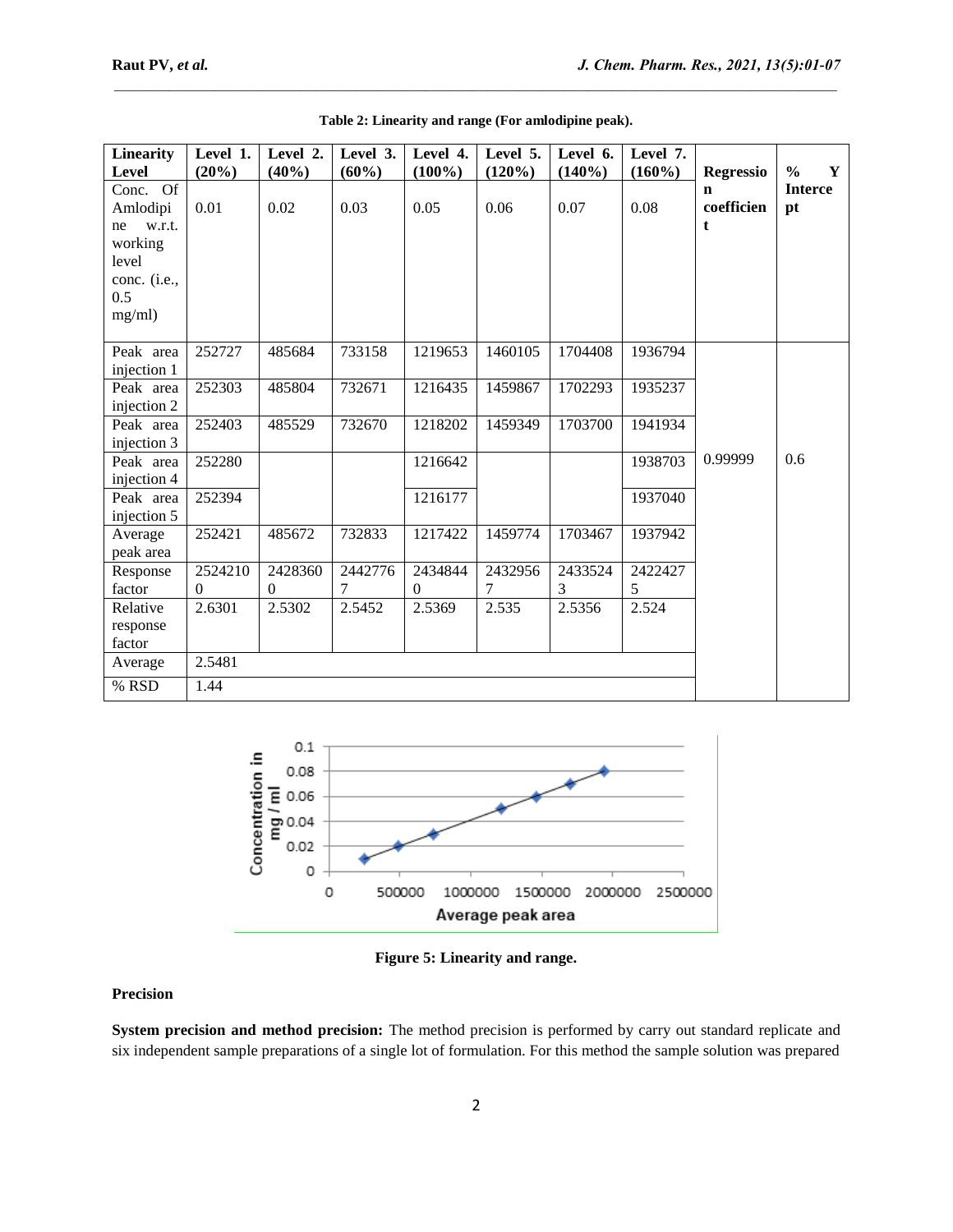same as described in sample preparation. The percentage relative standard deviation was found less than 2.0% for the both the analyse.

 $\mathcal{L}_\mathcal{L} = \mathcal{L}_\mathcal{L}$ 

**Intermediate precision:** The Intermediate precision performed by carried with standard replicate and six independent samples from two different analysts by using different chromatographic system on different days. The chromatographic sample results are summarized in following Table 3 and 4, the percentage relative standard deviation was found less than 3.0% for both analysts in Table 5.

# **Table 3: Precision Study for Assay.**

|          | <b>Method Precision</b> |            | <b>Intermediate Precision (Analyst 2, Day 2)</b> |                                |                    |                               |  |  |  |
|----------|-------------------------|------------|--------------------------------------------------|--------------------------------|--------------------|-------------------------------|--|--|--|
| Sr. No   | Content in %            |            | Content in %                                     |                                |                    |                               |  |  |  |
|          | Perindopril             | Amlodipine | Perindopril<br>(MP)                              | Perindopril<br>$(\mathbf{IP})$ | Amlodipine<br>(MP) | Amlodipine<br>$(\mathbf{IP})$ |  |  |  |
| $\bf{1}$ | 99.7                    | 100        | 99.7                                             | 98.5                           | 100                | 97                            |  |  |  |
| 2        | 99.9                    | 100.2      | 99.9                                             | 98.3                           | 100.2              | 96.8                          |  |  |  |
| 3        | 100.3                   | 100.6      | 100.3                                            | 98                             | 100.6              | 96.5                          |  |  |  |
| 4        | 100.1                   | 100.4      | 100.1                                            | 98.3                           | 100.4              | 96.8                          |  |  |  |
| 5        | 100.2                   | 100.5      | 100.2                                            | 97.9                           | 100.5              | 96.4                          |  |  |  |
| 6        | 99.6                    | 99.9       | 99.6                                             | 98.8                           | 99.9               | 97.4                          |  |  |  |
| Mean     | 100                     | 100.3      |                                                  | 99.1                           |                    | 98.5                          |  |  |  |
| % RSD    | 0.3                     | 0.3        |                                                  | 0.9                            |                    | 0.9                           |  |  |  |

SD=Standard deviation/RSD=Relative standard deviation/MP=Method Precision/IP=Intermediate Precision.

## **Table 4: Precision Study for CU.**

|                | <b>Method Precision</b> |            | <b>Intermediate Precision (Analyst 2, Day 2)</b> |                     |                    |                           |  |  |  |
|----------------|-------------------------|------------|--------------------------------------------------|---------------------|--------------------|---------------------------|--|--|--|
| Sr. No         | Content in %            |            | Content in %                                     |                     |                    |                           |  |  |  |
|                | Perindopril             | Amlodipine | Perindopril<br>(MP)                              | Perindopril<br>(IP) | Amlodipine<br>(MP) | Amlodipine<br><b>(IP)</b> |  |  |  |
| 1              | 97.7                    | 100.9      | 97.7                                             | 101.8               | 100.9              | 99.4                      |  |  |  |
| 2              | 98.1                    | 101.4      | 98.1                                             | 97.1                | 101.4              | 100.8                     |  |  |  |
| 3              | 97.9                    | 101.2      | 97.9                                             | 102.1               | 101.2              | 99.7                      |  |  |  |
| $\overline{4}$ | 102.1                   | 103.9      | 102.1                                            | 97.2                | 103.9              | 100.9                     |  |  |  |
| 5              | 102.3                   | 104.1      | 102.3                                            | 97.4                | 104.1              | 101.1                     |  |  |  |
| 6              | 97.8                    | 100.8      | 97.8                                             | 102.2               | 100.8              | 99.7                      |  |  |  |
| 7              | 98.2                    | 101.4      | 98.2                                             | 97.4                | 101.4              | 101.2                     |  |  |  |
| 8              | 97.9                    | 101        | 97.9                                             | 102.4               | 101                | 99.8                      |  |  |  |
| 9              | 102.1                   | 103.8      | 102.1                                            | 97.4                | 103.8              | 101.1                     |  |  |  |
| 10             | 102.5                   | 104.1      | 102.5                                            | 97.3                | 104.1              | 101                       |  |  |  |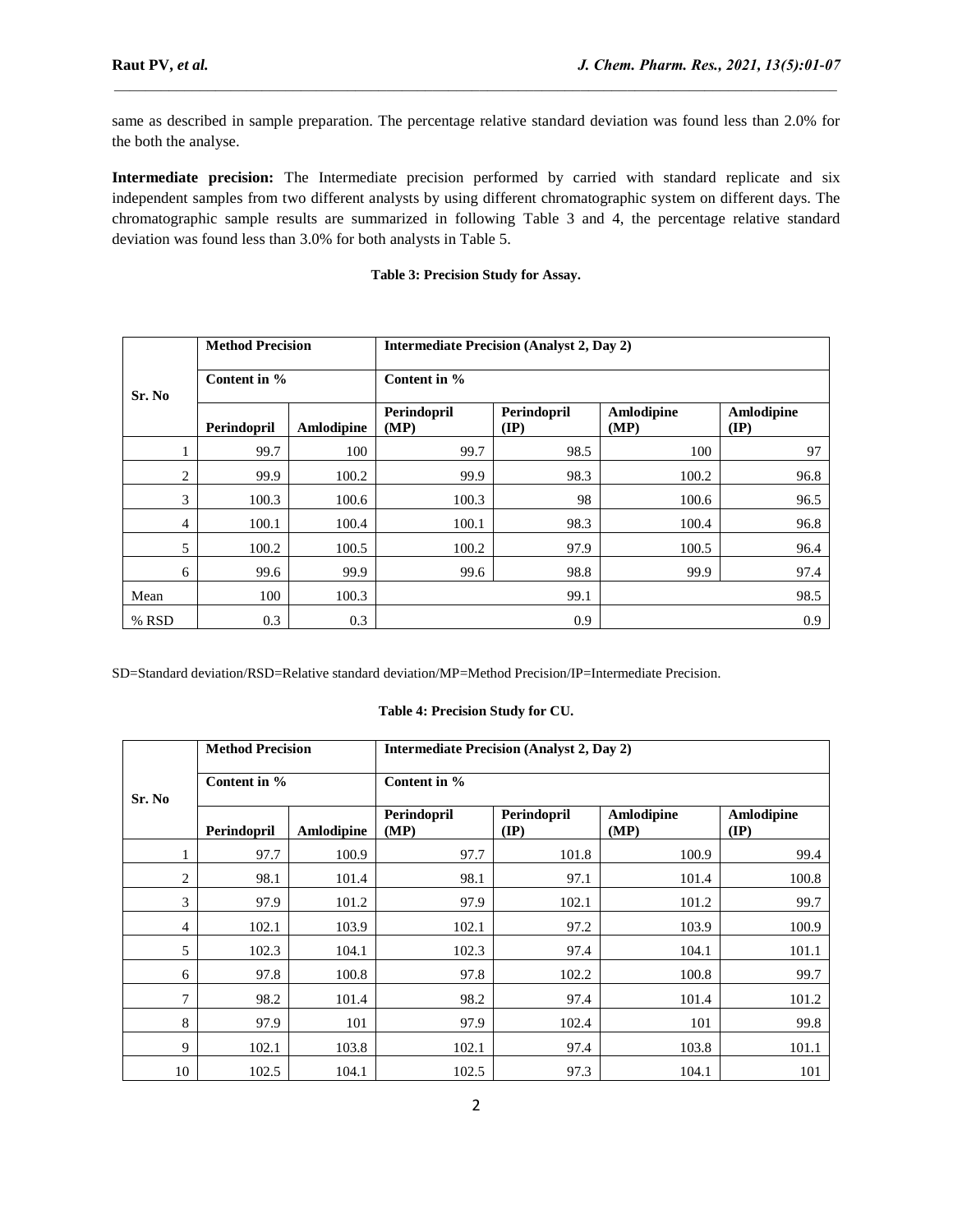| Mean  | 007<br>,,,, | 102.3 | 99.4                   | $\overline{0}$<br>101.4 |
|-------|-------------|-------|------------------------|-------------------------|
| % RSD |             |       | $\sim$ $\sim$<br>ر . ب | 1.T                     |

 $\mathcal{L}_\mathcal{L} = \mathcal{L}_\mathcal{L}$ 

### **Table 5: % Recovery.**

| <b>Levels</b> | Perindopril | Amlodipine |
|---------------|-------------|------------|
| $1(50\%)$     | 99.4        | 99         |
| $2(100\%)$    | 99.7        | 100.8      |
| 3(150%)       | 99          | 98.9       |
| Average       | 99.4        | 99.6       |
| % RSD         | 0.4         | IJ         |

**Effect of variation in mobile phase:** This study was performed to determine the effect of variations in composition of mobile phase. The standard solution and test solution was prepared and injected in to HPLC system by changing the composition of mobile phase by  $\pm$  5 and system suitability parameters were evaluated. The values were given in the following Table 6-8.

# **Table 6: Flow Rate (Robustness).**

|          | Flow Rate: 0.9 ml/Min.          |                                | Flow Rate: 1.1 ml/Min. |                                 |                                |  |
|----------|---------------------------------|--------------------------------|------------------------|---------------------------------|--------------------------------|--|
| Sr. No.  | Perindopril in<br>$\frac{6}{9}$ | Amlodipine in<br>$\frac{0}{0}$ | Sr. No.                | Perindopril in<br>$\frac{0}{0}$ | Amlodipine in<br>$\frac{0}{0}$ |  |
| Sample-A | 97.5                            | 100.3                          | Sample-A               | 97.6                            | 100.                           |  |
| Sample-B | 98                              | 100.9                          | Sample-B               | 98.1                            | 100.5                          |  |
| Average  | 97.8                            | 100.6                          | Average                | 97.9                            | 100.3                          |  |

### **Table 7: Column oven temperature (Robustness).**

|          | Column oven temperature: 38°C.  |                                | Column oven temperature: 42 <sup>o</sup> C. |                                 |                                |  |
|----------|---------------------------------|--------------------------------|---------------------------------------------|---------------------------------|--------------------------------|--|
| Sr. No.  | Perindopril in<br>$\frac{6}{9}$ | Amlodipine in<br>$\frac{0}{0}$ | Sr. No.                                     | Perindopril in<br>$\frac{0}{0}$ | Amlodipine in<br>$\frac{6}{9}$ |  |
| Sample-A | 98.1                            | 100.9                          | Sample-A                                    | 97.6                            | 100.7                          |  |
| Sample-B | 97.9                            | 100.7                          | Sample-B                                    | 97.6                            | 100.6                          |  |
| Average  | 98                              | 100.8                          | Average                                     | 97.6                            | 100.7                          |  |

### **Table 8: Mobile phase (Robustness).**

|          | Mobile phase-5%                 |                                | Mobile phase $+5\%$ |                                 |                                |  |
|----------|---------------------------------|--------------------------------|---------------------|---------------------------------|--------------------------------|--|
| Sr. No.  | Perindopril in<br>$\frac{6}{9}$ | Amlodipine in<br>$\frac{6}{9}$ | Sr. No.             | Perindopril in<br>$\frac{6}{9}$ | Amlodipine in<br>$\frac{6}{9}$ |  |
| Sample-A | 99.3                            | 99.1                           | Sample-A            | 99.2                            | 98.9                           |  |
| Sample-B | 99.1                            | 98.9                           | Sample-B            | 98.6                            | 98.5                           |  |
| Average  | 99.2                            | 99                             | Average             | 98.9                            | 98.7                           |  |